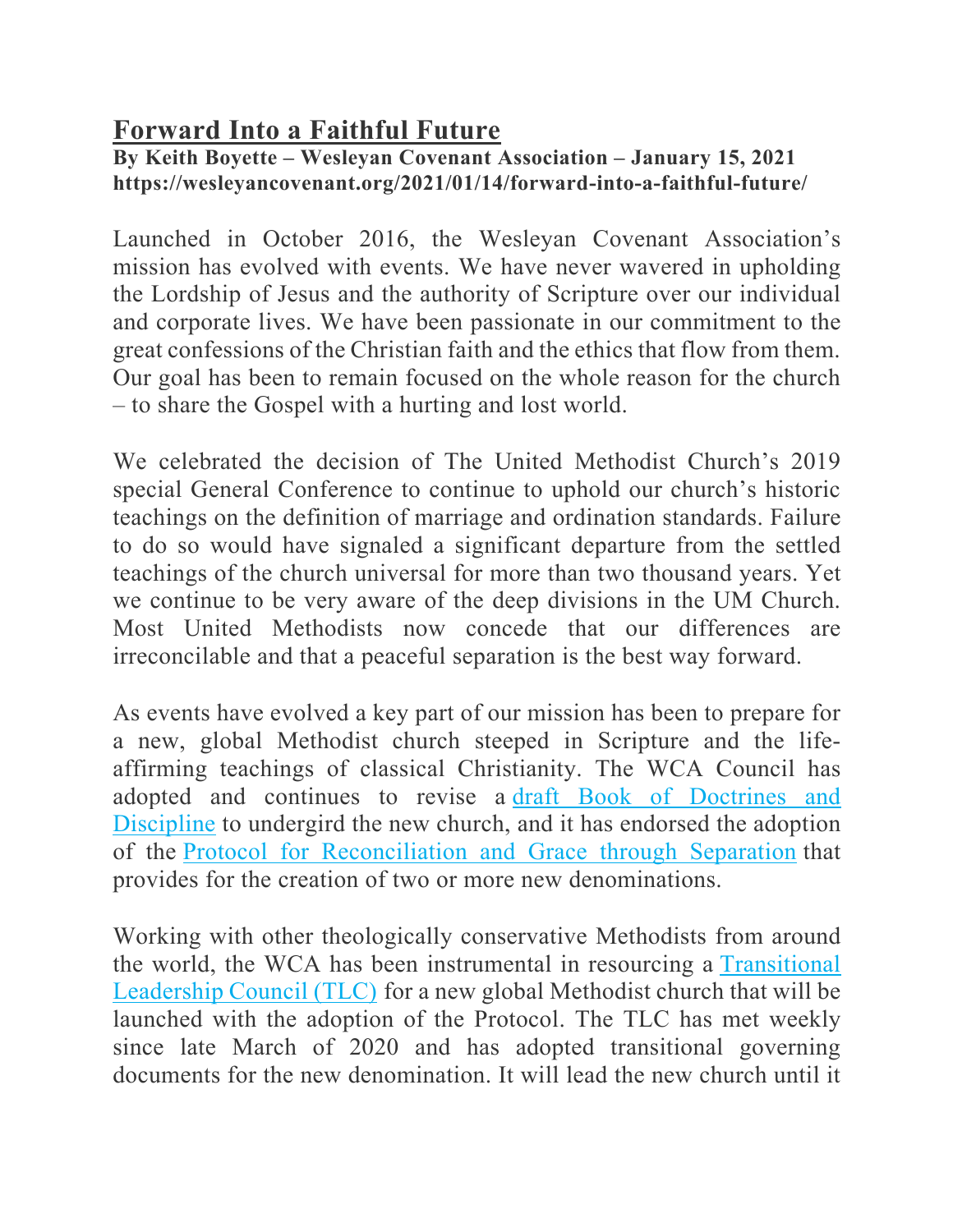is able to hold its first convening conference where it will determine a process for electing and appointing its leaders.

The WCA and its allies are focused on the ministry and mission of this new denomination where we will make disciples of Jesus Christ who worship passionately, love extravagantly, and witness boldly. We are not waiting for the launch of the new denomination to engage in ministry. Teams are already at work focused on accountable discipleship, church multiplication, church revitalization, global missional partnerships, ministry with marginalized communities, and ministry with youth and young adults.

We will be passionate about introducing people to Jesus and encouraging them to become His fully devoted disciples who then make new disciples. Our churches will focus on reproducing globally so that we share the Gospel with the whole world. We are invested in being a truly global church where we work as true partners across the continents each offering the gifts and abilities God has entrusted to us.

This year we have created additional task force groups to prepare a catechism of essential beliefs, address racial and ethnic equality issues, create statements regarding our theology of the sacraments, and address the challenges facing the church in the 21<sup>st</sup> century. We also have groups working on a host of practical issues like property and casualty insurance for local churches and health insurance and pension benefits for clergy and lay employees. Solid work on such matters will enable the new church to move forward quickly on a number of fronts.

We are engaged almost daily in conversations with leaders in Africa, Asia, and Europe as we prepare together for the launch of a global church. And we have raised resources for the new church's critical transitional phase and its convening conference. We will share more about this important effort throughout the year.

With justification, some people wonder why we have not already launched the new church. Our goal is to create a pathway that will allow